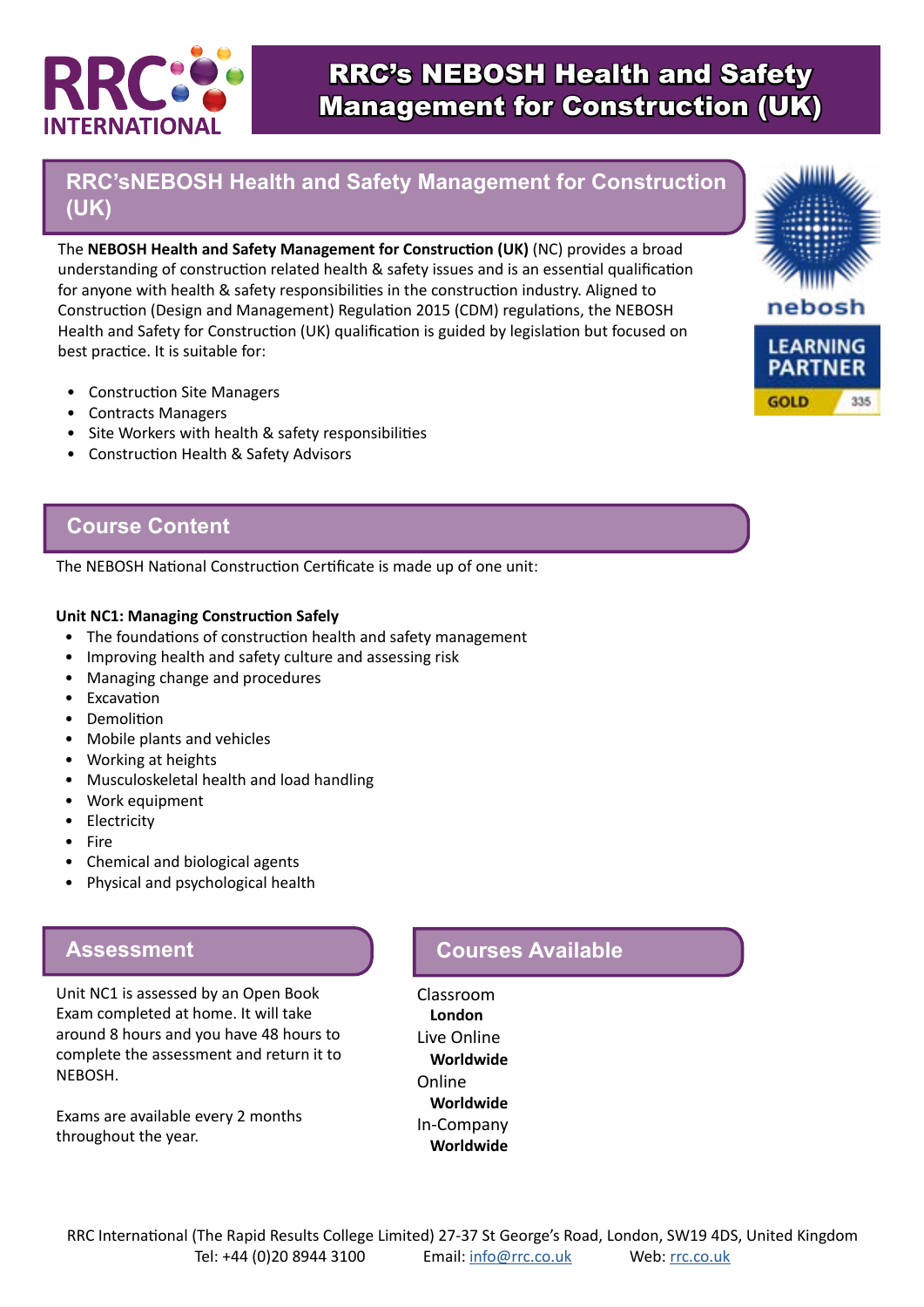

#### **Classroom Courses**

• Complete Course 2 weeks (10 days) + assessment

| Venue       | Course Dates |              |            |                       |
|-------------|--------------|--------------|------------|-----------------------|
|             | Week 1       | Week 2       | Exam Date  | Fee                   |
| London      | 21-25 Mar 22 | 4-8 Apr 22   | 3-4 May 22 | $£1,495 + VAT + £158$ |
| (Wimbledon) | 1-5 Aug 22   | 15-19 Aug 22 | 6-7 Sep 22 | NEBOSH Fee (£1,952)   |



• Complete Course - 2 weeks (10 days) + assessment

| Week 1       | Week 2       | Exam Date  | Fee                             |
|--------------|--------------|------------|---------------------------------|
| 23-27 May 22 | 13-17 Jun 22 | 5-6 Jul 22 | $E995 + VAT + E158 NEBOSH Free$ |
| 26-30 Sep 22 | 10-14 Oct 22 | 1-2 Nov 22 | (E1, 352)                       |

## **Online Courses**

Flexible, fully tutor supported online learning available anywhere in the world.

- 108 hours of study (4-8 months) + assessment
- Start any time
- Full PDF copy of the study text to download for offline study
- Exam completed at your home
- 30-Day Money Back Guarantee with all RRC online courses

| <b>Online Course Fees</b> |                                     |  |
|---------------------------|-------------------------------------|--|
| Complete Course           | £450 + VAT + £158 NEBOSH Fee (£698) |  |

| Exam Dates         |  |  |
|--------------------|--|--|
| NC1 Open Book Exam |  |  |
| 19-20 Oct 21       |  |  |
| 18-19 Jan 22       |  |  |
| 1-2 Mar 22         |  |  |
| 3-4 May 22         |  |  |
| 5-6 Jul 22         |  |  |
| 6-7 Sep 22         |  |  |
| 1-2 Nov 22         |  |  |